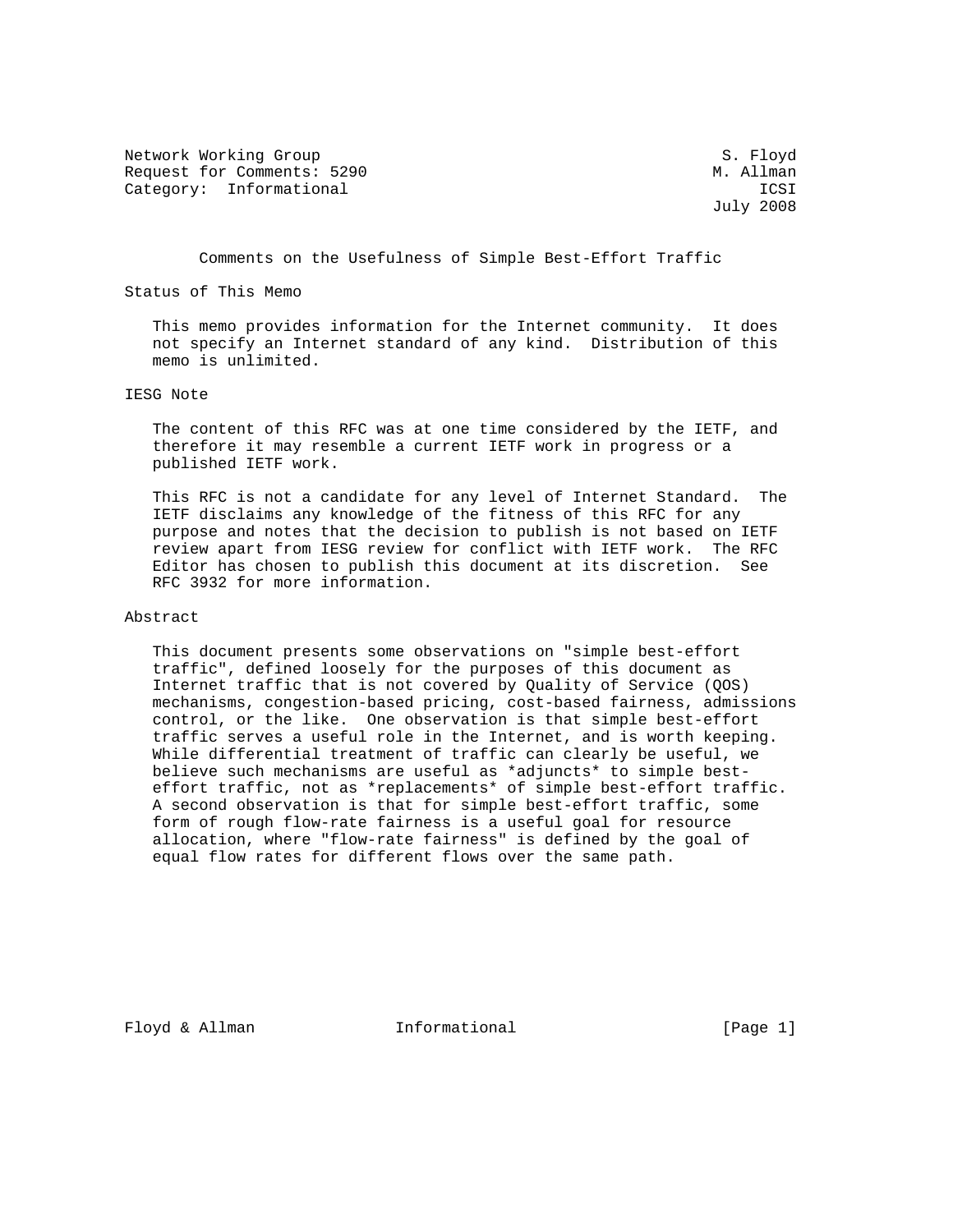|  |  | Table of Contents |
|--|--|-------------------|
|--|--|-------------------|

|    | 2.1. The Usefulness of Simple Best-Effort Traffic 4     |
|----|---------------------------------------------------------|
|    | 2.2. The Limitations of Simple Best-Effort Traffic 4    |
|    | 2.2.1. Ouality of Service (QoS) 4                       |
|    | 2.2.2. The Avoidance of Congestion Collapse and the     |
|    |                                                         |
|    |                                                         |
|    | 3. On Flow-Rate Fairness for Simple Best-Effort Traffic |
|    | 3.1. The Usefulness of Flow-Rate Fairness 7             |
|    | 3.2. The Limitations of Flow-Rate Fairness 8            |
|    | $3.2.1$ . The Enforcement of Flow-Rate Fairness 8       |
|    | 3.2.2. The Precise Definition of Flow-Based Fairness  9 |
|    | 4. On the Difficulties of Incremental Deployment 11     |
|    |                                                         |
|    |                                                         |
|    |                                                         |
| б. |                                                         |
|    |                                                         |
|    |                                                         |
|    |                                                         |

## 1. Introduction

 This document gives some observations on the role of simple best effort traffic in the Internet. For the purposes of this document, we define "simple best-effort traffic" as traffic that does not \*rely\* on the \*differential treatment\* of flows either in routers or in policers, enforcers, or other middleboxes along the path and that does not use admissions control. We define the term "simple best effort traffic" to avoid unproductive semantic discussions about what the phrase "best-effort traffic" does or does not include. We note that our definition of "simple best-effort traffic" includes traffic that is not necessarily "simple", including mechanisms common in the current Internet such as pairwise agreements between ISPs, volume based pricing, firewalls, and a wide range of mechanisms in middleboxes.

 "Simple best-effort traffic" in the current Internet uses end-to-end transport protocols (e.g., TCP, UDP, or others), with minimal requirements of the network in terms of resource allocation. However, other implementations of simple best-effort service would be possible, including those that would rely on Fair Queueing or some other form of per-flow scheduling in congested routers. Our intention is to define "simple best-effort traffic" to include the dominant traffic class in the current Internet.

Floyd & Allman **Informational Informational** [Page 2]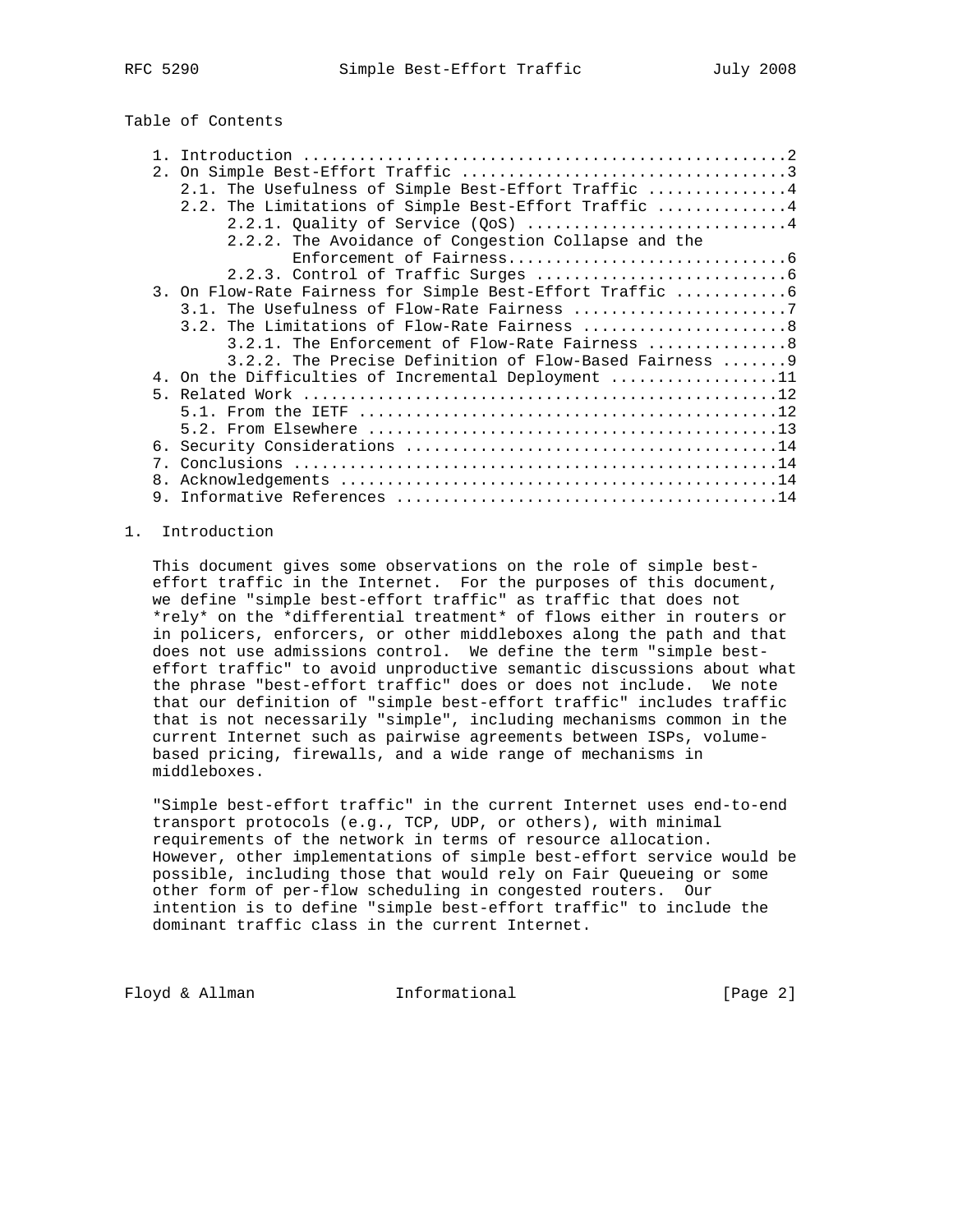In contrast to "simple best-effort traffic", intserv- or diffserv enabled traffic relies on differential scheduling mechanisms at congested routers, with packets from different intserv or diffserv classes receiving different treatment. Similarly, in contrast to "simple best-effort traffic", cost-based fairness [B07] would most likely require the deployment of traffic marking (e.g., Explicit Congestion Notification (ECN)) at congested routers, along with policing mechanisms near the two ends of the connection providing differential treatment for packets in different flows or in different traffic classes. Intserv/diffserv, cost-based fairness, and congestion-based pricing could also require more complex pairwise economic relationships among Internet Service Providers (ISPs), and between end-users and ISPs.

 This document suggests that it is important to retain the class of "simple best-effort traffic" (though hopefully augmented by a wider deployment of other classes of service). Further, this document suggests that some form of rough flow-rate fairness is an appropriate goal for simple best-effort traffic. We do not argue in this document that flow-rate fairness is the \*only possible\* or \*only desirable\* resource allocation goal for simple best-effort traffic. We maintain, however, that it is an appropriate resource allocation goal for simple best-effort traffic in the current Internet, evolving from the Internet's past of end-point congestion control.

 This document was motivated by [B07], a paper titled "Flow Rate Fairness: Dismantling a Religion" that asserts in the abstract that "comparing flow rates should never again be used for claims of fairness in production networks." This document does not attempt to be a rebuttal to [B07], or to answer any or all of the issues raised in [B07], or to give the "intellectual heritage" for flow-based fairness in philosophy or social science, or to commit the authors of this document to an extended dialogue with the author of [B07]. This document is simply a separate viewpoint on some related topics.

2. On Simple Best-Effort Traffic

 This section makes some observations on the usefulness and limitations of the class of simple best-effort traffic, in comparison with traffic receiving differential treatment.

Floyd & Allman Informational [Page 3]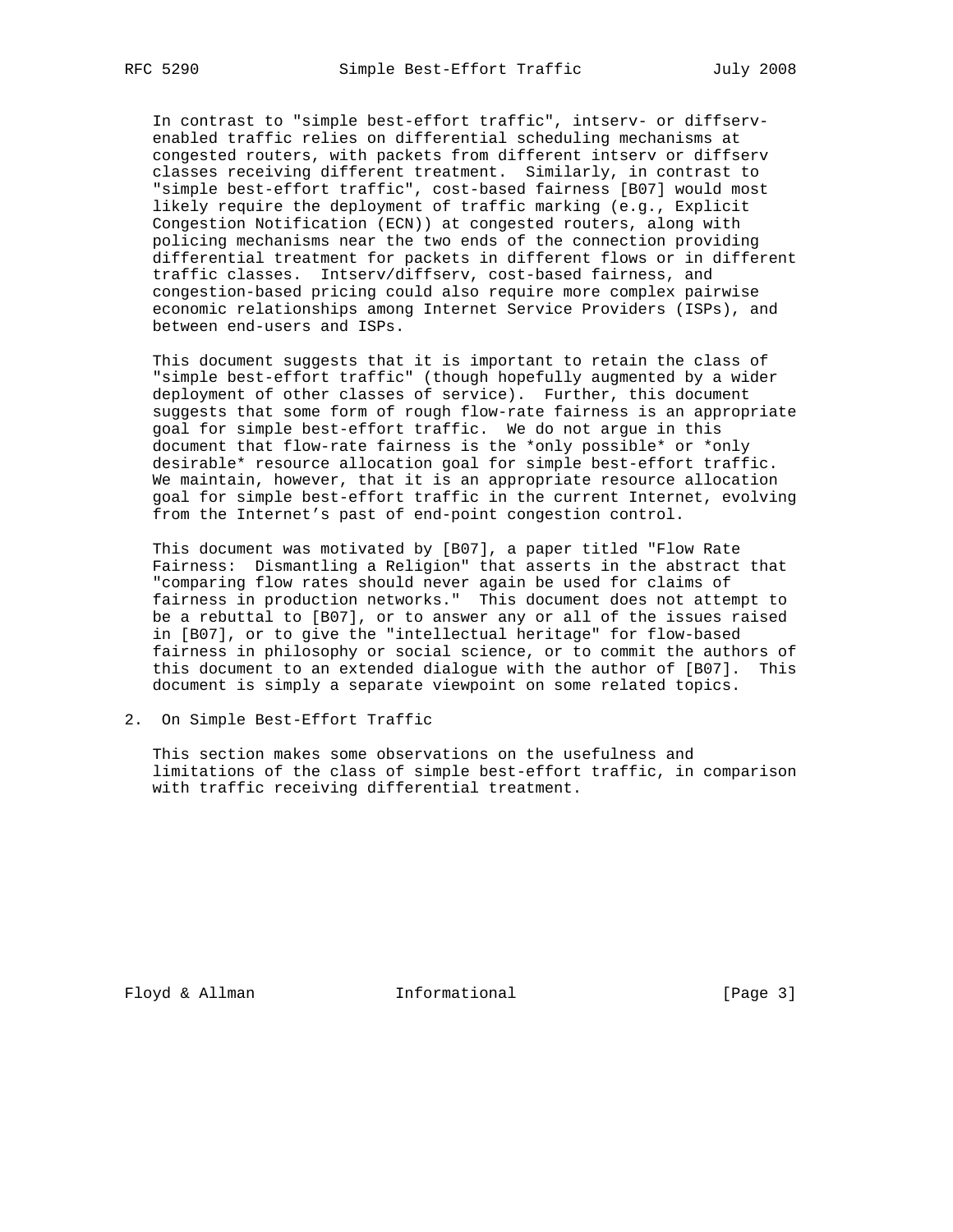2.1. The Usefulness of Simple Best-Effort Traffic

We now list some useful aspects of simple best-effort traffic.

Minimal technical demands on the network infrastructure:

 Simple best-effort traffic, as implemented in the current Internet, makes minimal technical demands on the infrastructure. There are no technical requirements for scheduling, queue management, or enforcement mechanisms in routers.

Minimal demands in terms of economic infrastructure:

 Simple best-effort traffic makes minimal demands in terms of economic infrastructure, relying on fairly simple pair-wise economic relationships among ISPs, and between a user and its immediate ISP. In contrast, Section 4 discusses some of the difficulties in the incremental deployment of infrastructure for additional classes of service.

Usefulness in the real world:

 Simple best-effort traffic has been shown to work in the Internet for the past 20 years, however imperfectly. Simple best-effort traffic has supported everything from simple file and e-mail transfer and web traffic to video and audio streaming and voice communications.

 As discussed below, simple best-effort traffic is not optimal. However, experience in the Internet has shown that there has been significant value in the mechanism of simple best-effort traffic, generally allowing all users to get a portion of the resources while still preventing congestion collapse.

#### 2.2. The Limitations of Simple Best-Effort Traffic

We now discuss some limitations of simple best-effort traffic.

2.2.1. Quality of Service (QoS)

 Some users would be happy to pay for more bandwidth, less delay, less jitter, or fewer packet drops. It is desirable to accommodate such goals within the Internet architecture while preserving a sufficient amount of bandwidth for simple best-effort traffic.

 One of the obvious dangers of simple differential traffic treatment implementations that do not take steps to protect simple best-effort traffic would be that the users with more money \*could\* starve users

Floyd & Allman Informational [Page 4]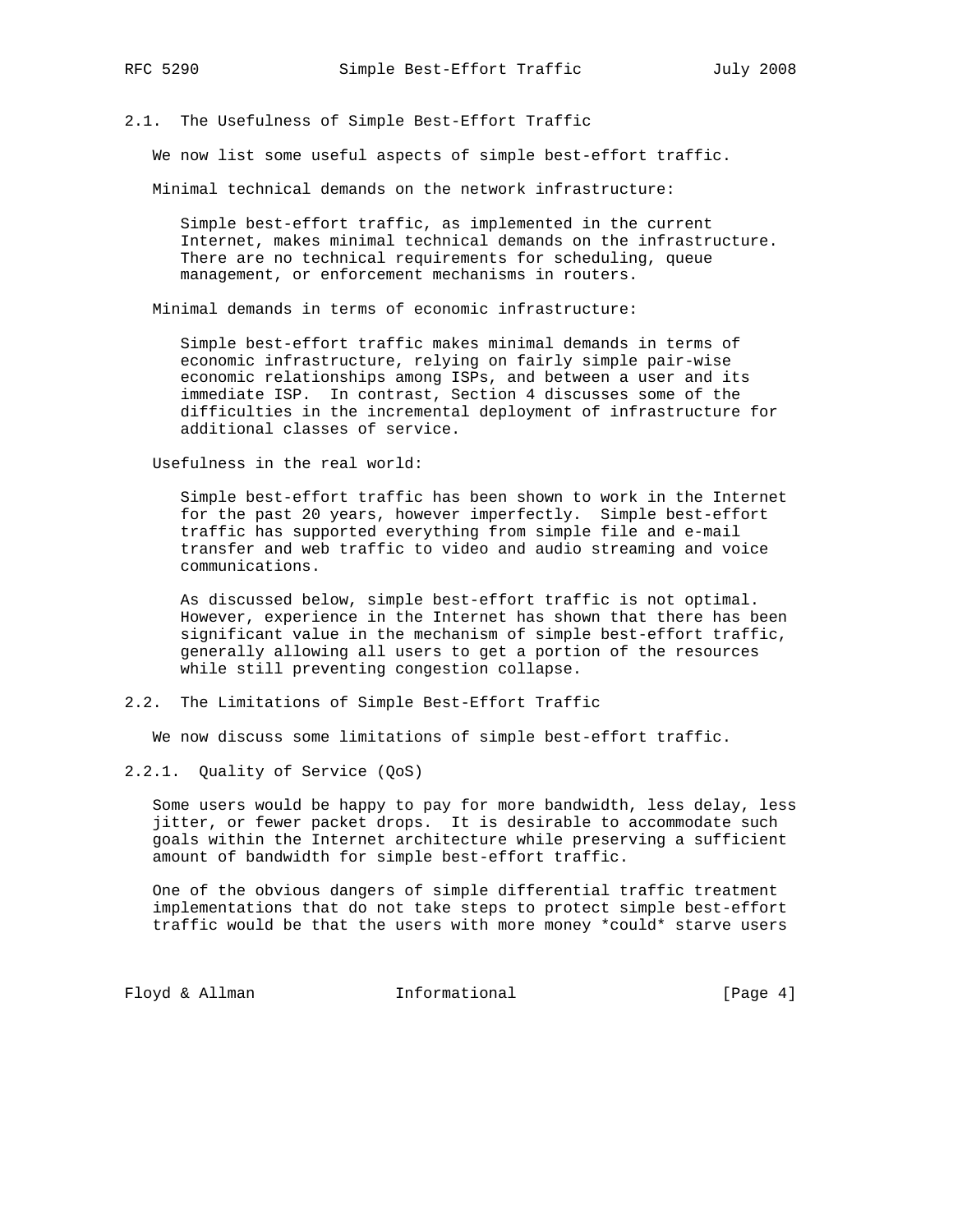with less money in times of congestion. There seems to be fairly widespread agreement that this would not be a desirable goal. As a sample of the range of positions, the Internet Society's Internet 2020 Initiative, titled "The Internet is (still) for Everyone", states that "we remain committed to the openness that ensures equal access and full participation for every user" [Internet2020].

 The wide-ranging discussion of "network neutrality" in the United States includes advocates of several positions, including that of "absolute non-discrimination" (with no QoS considerations), "limited discrimination without QoS tiering" (no fees charged for higher quality service), and "limited discrimination and tiering" (including higher fees allowed for QoS) [NetNeutral]. The proponents of "network neutrality" are opposed to charging based on content (e.g., based on applications or the content provider).

 As the "network neutrality" discussion makes clear, there are many voices in the discussion that would disagree with a resource allocation goal of maximizing the combined aggregate utility (advocated in [B07a]), particularly where a user's utility is measured by the user's willingness to pay. "You get what you pay for" ([B07], page 5) does not appear to be the consensus goal for resource allocation in the community or in the commercial or political realms of the Internet. However, there is a reasonable agreement that higher-priced services, as an adjunct to simple best effort traffic, can play an important role in helping to finance the Internet infrastructure.

 Briscoe argues for cost-fairness [B07], so that senders are made accountable for the congestion they cause. There are, of course, differences of opinion about how well cost-based fairness could be enforced, and how well it fits the commercial reality of the Internet, with [B07] presenting an optimistic view. Another point of view, e.g., from an earlier paper by Roberts titled "Internet Traffic, QoS, and Pricing", is that "many proposed schemes are overly concerned with congestion control to the detriment of the primary pricing function of return on investment" [R04].

 With \*only\* simple best-effort traffic, there would be fundamental limitations to the performance that real-time applications could deliver to users. In addition to the obvious needs for high bandwidth, low delay or jitter, or low packet drop rates, some applications would like a fast start-up, or to be able to resume their old high sending rate after a relatively long idle period, or to be able to rely on a call-setup procedure so that the application is not even started if network resources are not sufficient. There are severe limitations to how effectively these requirements can be accommodated by simple best-effort service in a congested

Floyd & Allman Informational [Page 5]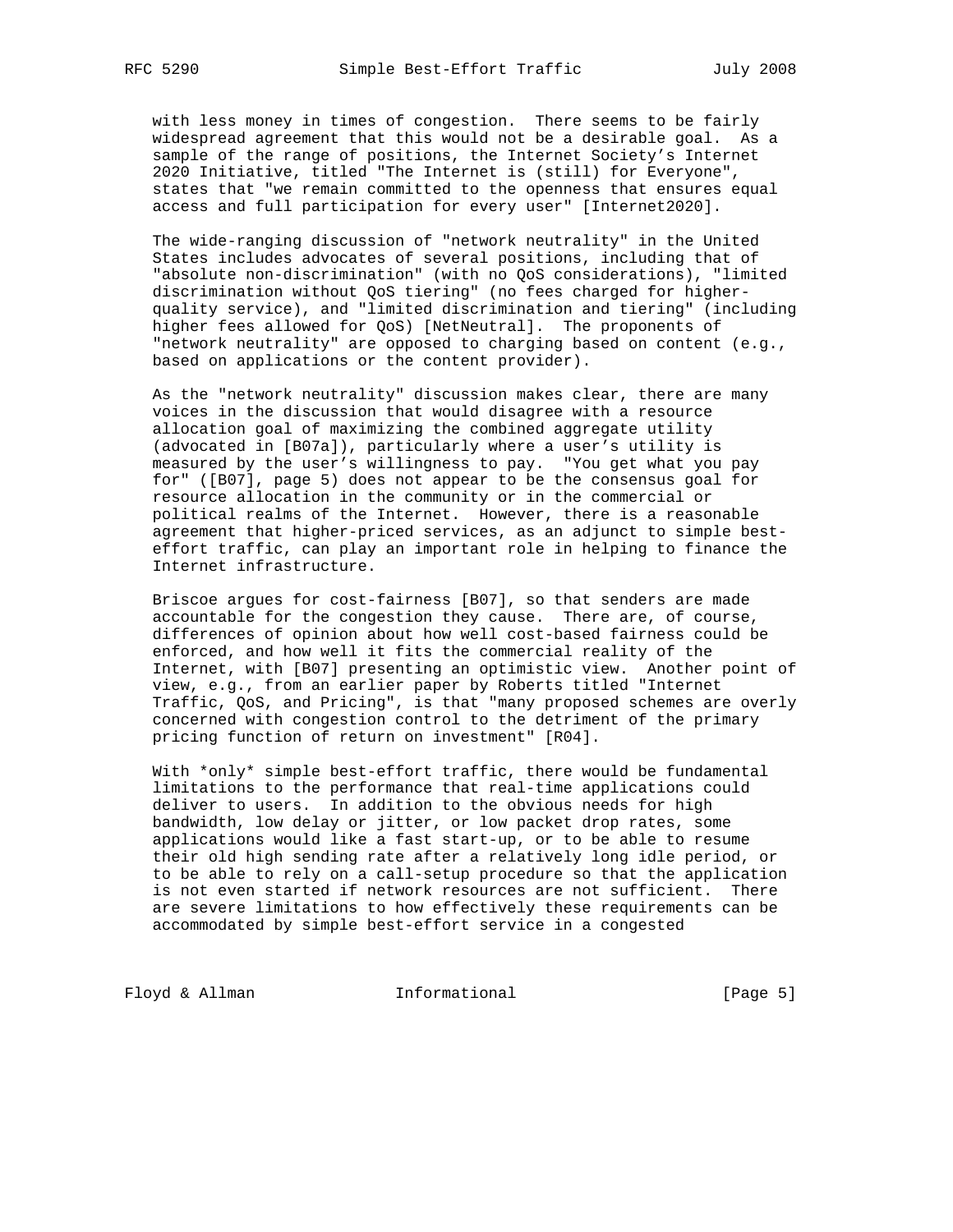environment. Of course, Quality of Service architectures for the Internet have their own limitations and difficulties, as discussed in [RFC2990] and elsewhere. We are not going to discuss these difficulties further here.

2.2.2. The Avoidance of Congestion Collapse and the Enforcement of Fairness

 As discussed in Section 3.2 below, there are well-known problems with the enforcement of fairness and the avoidance of congestion collapse [RFC2914] with simple best-effort traffic. In the current Internet, end-to-end congestion control is relied upon to deal with these concerns; this use of end-to-end congestion control essentially requires cooperation from end-hosts.

2.2.3. Control of Traffic Surges

 Simple best-effort traffic can suffer from sudden aggregate congestion from traffic surges (e.g., Distributed Denial of Service (DDoS) attacks, flash crowds), resulting in degraded performance for all simple best-effort traffic sharing the path. A wide range of approaches for detecting and responding to sudden aggregate congestion in the network has been proposed and used, including deep packet inspection and rate-limiting traffic aggregates. There are many open questions about both the goals and mechanisms of dealing with aggregates within simple best-effort traffic on congested links.

3. On Flow-Rate Fairness for Simple Best-Effort Traffic

 This section argues that rough flow-rate fairness is an acceptable goal for simple best-effort traffic. We do not, however, claim that flow-rate fairness is necessarily an \*optimal\* fairness goal or resource allocation mechanism for simple best-effort traffic. Simple best-effort traffic and flow-rate fairness are in general not about optimality, but instead are about a low-overhead service (best-effort traffic) along with a rough, simple fairness model (flow-rate fairness).

 Within simple best-effort traffic, it would be possible to have explicit fairness mechanisms that are implemented by the end-hosts in the network (as in proportional fairness or TCP fairness), explicit fairness mechanisms enforced by the routers (as in max-min fairness with Fair Queueing), or a traffic class with no explicit fairness mechanisms at all (as in the Internet before TCP congestion control).

 This document does \*not\* address the issues about the implementation of flow-rate fairness. In the current Internet, rough flow-rate fairness is achieved by the fact that \*most\* of the traffic in the

Floyd & Allman Informational [Page 6]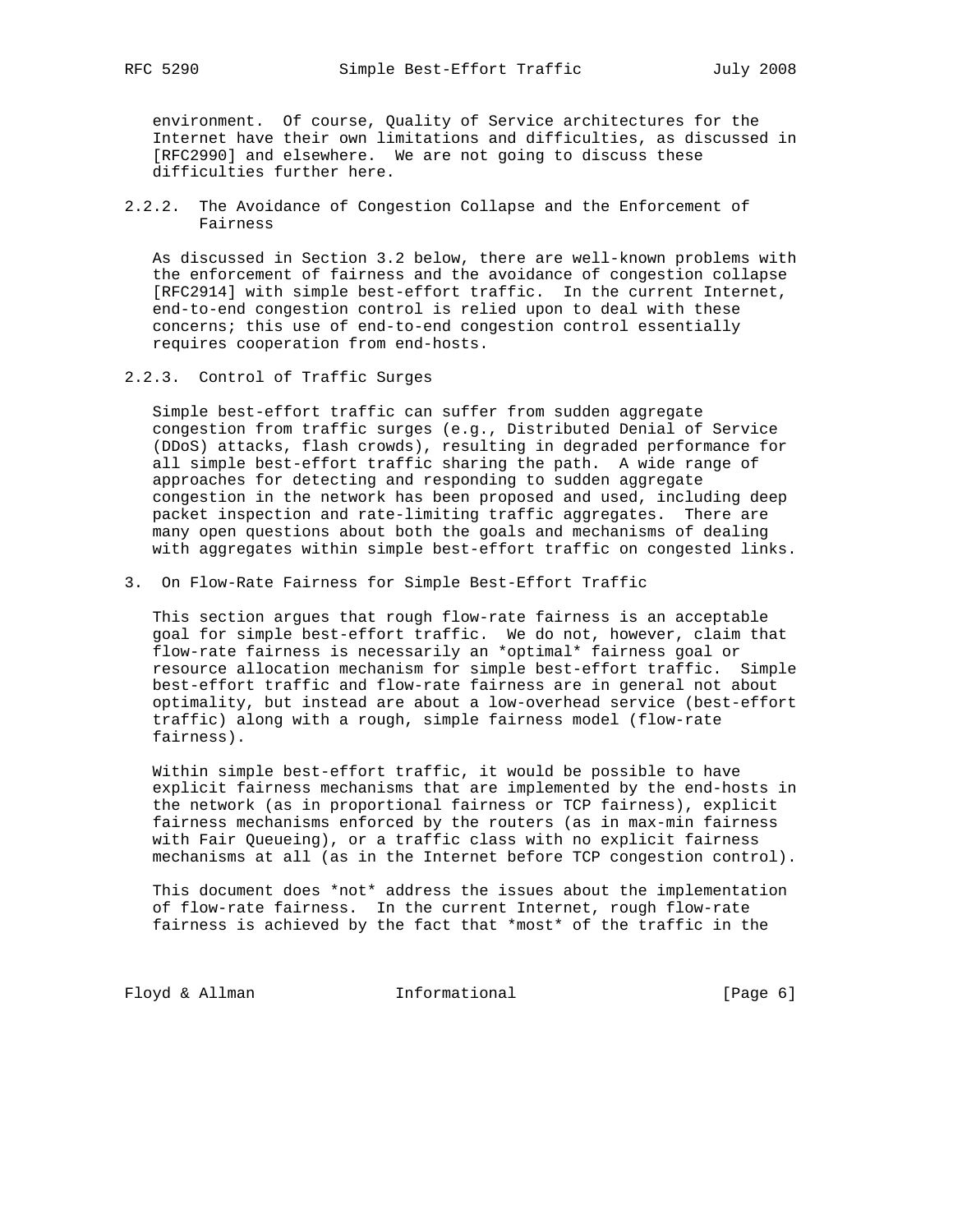Internet uses TCP, and \*most\* of the TCP connections in fact use conformant TCP congestion control [MAF05]. However, rough flow-rate fairness could also be achieved by the use of per-flow scheduling at congested routers [DKS89] [LLSZ96], by related router mechanisms [SSZ03], or by congestion-controlled transport protocols other than TCP. This document does not address the pros and cons of TCP friendly congestion control, equation-based congestion control [FHPW00], or any of the myriad of other issues concerning mechanisms for approximating flow-rate fairness. Le Boudec's tutorial on rate adaption, congestion control, and fairness gives an introduction to some of these issues [B00].

# 3.1. The Usefulness of Flow-Rate Fairness

 We note that the limitations of flow-rate fairness are many, with a long history in the literature. We discuss these limitations in the next section. While the benefits of simple best-effort traffic and rough flow-rate fairness are rarely discussed, this does \*not\* mean that benefits do not exist. In this section, we discuss the benefits of flow-rate fairness. We note that many of the useful aspects of simple best-effort traffic discussed above also qualify as useful aspects of rough flow-rate fairness. For simple best-effort traffic with rough flow-rate fairness, the quote from Winston Churchill about democracy comes to mind: "Democracy is the worst form of government except all those other forms that have been tried from time to time" [C47].

Minimal technical demands on the network infrastructure:

 First, the rough flow-rate fairness for best-effort traffic provided by TCP or other transport protocols makes minimal technical demands on the infrastructure, as TCP's congestion control algorithms are wholly implemented in the end-hosts. However, mechanisms for \*enforcement\* of the flow-rate fairness \*would\* require some support from the infrastructure.

Minimal demands in terms of economic infrastructure:

 A system based on rough flow-rate fairness for simple best-effort traffic makes minimal demands in terms of economic relationships among ISPs or between users and ISPs. In contrast, Section 4 discusses some of the difficulties in the incremental deployment of infrastructure for cost-based fairness or other fairness mechanisms.

Floyd & Allman **Informational Informational** [Page 7]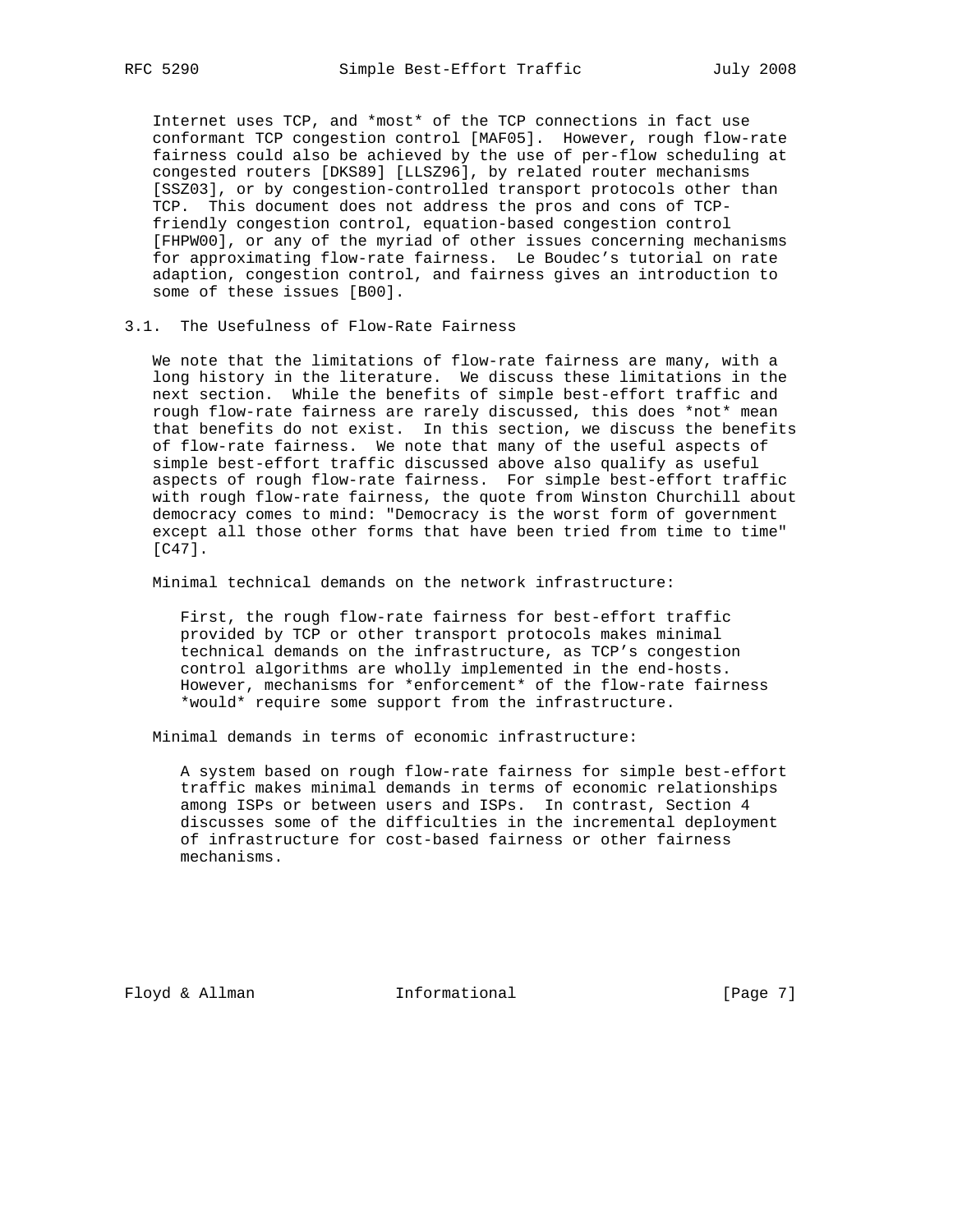Usefulness in the real world:

 The current system -- based on rough flow-rate fairness and simple best-effort traffic -- has shown its usefulness in the real world.

Getting a share of the available bandwidth:

 A system based on rough flow-rate fairness and simple best-effort traffic gives all users a reasonable chance of getting a share of the available bandwidth. This seems to be a quality that is much appreciated by today's Internet users (as discussed above).

3.2. The Limitations of Flow-Rate Fairness

 This section discusses some of the limitations of flow-rate fairness for simple best-effort traffic.

3.2.1. The Enforcement of Flow-Rate Fairness

 One of the limitations of rough flow-rate fairness is the difficulty of enforcement. One possibility for implementing flow-rate fairness would be an infrastructure designed from the start with a requirement for ubiquitous per-flow scheduling in routers. However, when starting with an infrastructure such as the current Internet with best-effort traffic largely served by First-In First-Out (FIFO) scheduling in routers and a design preference for intelligence at the ends, enforcement of flow-rate fairness is difficult at best. Further, a transition to an infrastructure that provides actual flow-rate fairness for best-effort traffic enforced in routers would be difficult.

 A second possibility, which is largely how the current Internet is operated, would be simple best-effort traffic where most of the connections, packets, and bytes belong to connections using similar congestion-control mechanisms (in this case, those of TCP congestion control), with few if any enforcement mechanisms. Of course, when this happens, the result is a rough approximation of flow-rate fairness, with no guarantees that the simple best-effort traffic will continue to be dominated by connections using similar congestion control mechanisms or that users or applications cannot game the system for their benefit. That is our current state of affairs. The good news is that the current Internet continues to successfully carry traffic for many users. In particular, we are not aware of reports of frequent congestion collapse, or of the Internet being dominated by severe congestion or intolerable unfairness.

Floyd & Allman **Informational Informational** [Page 8]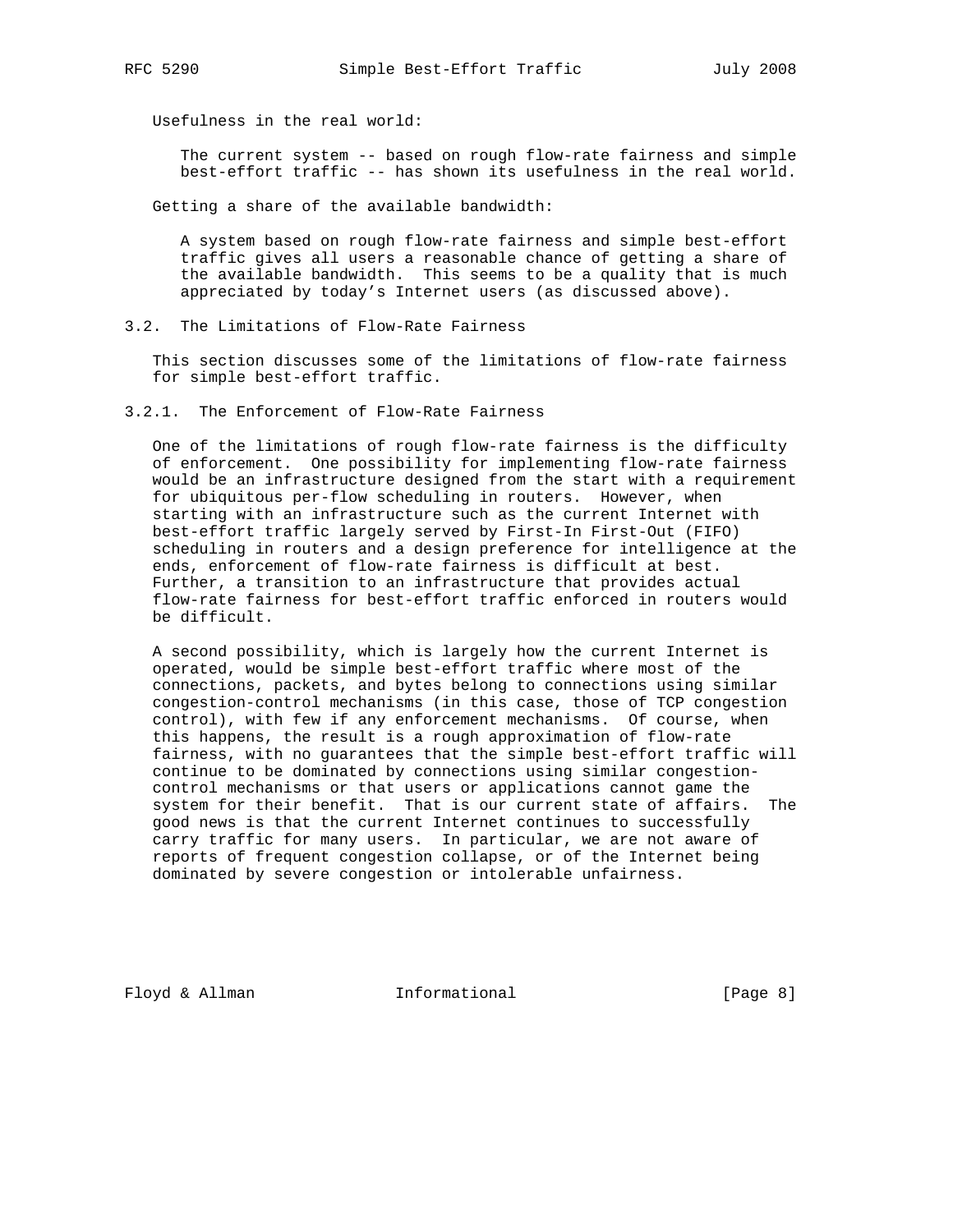A third possibility would be simple best-effort traffic with flow rate fairness provided by the congestion control mechanisms in the transport protocols, with some level of enforcement, either in congested routers, in middleboxes, or by other mechanisms [MBFIPS01] [MF01] [SSZ03]. There seems to us to be considerable promise that incentives among the various players (ISPs, vendors, customers, standards bodies, political entities, etc.) will align somewhat, and that further progress will be made on the deployment of various enforcement mechanisms for flow-rate fairness for simple best-effort traffic. Of course, this is not likely to turn in to a fully reliable and ubiquitous enforcement of flow-rate fairness, or of any related fairness goals, for simple best-effort traffic, so this is not likely to be satisfactory to purists in this area. However, it may be enough to continue to encourage most systems to use standard congestion control.

3.2.2. The Precise Definition of Flow-Based Fairness

 A second limitation of flow-based fairness is that there is seemingly no consensus within the research, standards, or technical communities about the precise form of flow-based fairness that should be desired for simple best-effort traffic. This area is very much still in flux, as applications, transport protocols, and the Internet infrastructure evolve.

 Some of the areas where there is a range of opinions about the desired goals for rough flow-based fairness for simple best-effort traffic include the following:

 \* Granularity: What is the appropriate fairness granularity? That is, for flow-based fairness, what is the definition of a 'flow'? (This question has been explicitly posed in [RFC2309], [RFC2914], and many other places.) Should fairness be assessed on a per connection basis? Should fairness take into account multiple connections between a pair of end-hosts (e.g., as suggested by [RFC3124])? If congestion control applies to each individual connection, what controls (if any) should constrain the number of connections opened between a pair of end-hosts? As an example, RFC 2616 specifies that with HTTP 1.1, a single-user client SHOULD NOT maintain more than two persistent connections with any server or proxy [RFC2616] (Section 8.1.4). For peer-to-peer traffic, different operating systems have different limitations on the maximum number of peer-to-peer connections; Windows XP Pro has a limit of ten simultaneous peer-to-peer connections, Windows XP Home (for the client) has a limit of five, and an OS X client has a limit of ten [P2P].

Floyd & Allman Informational [Page 9]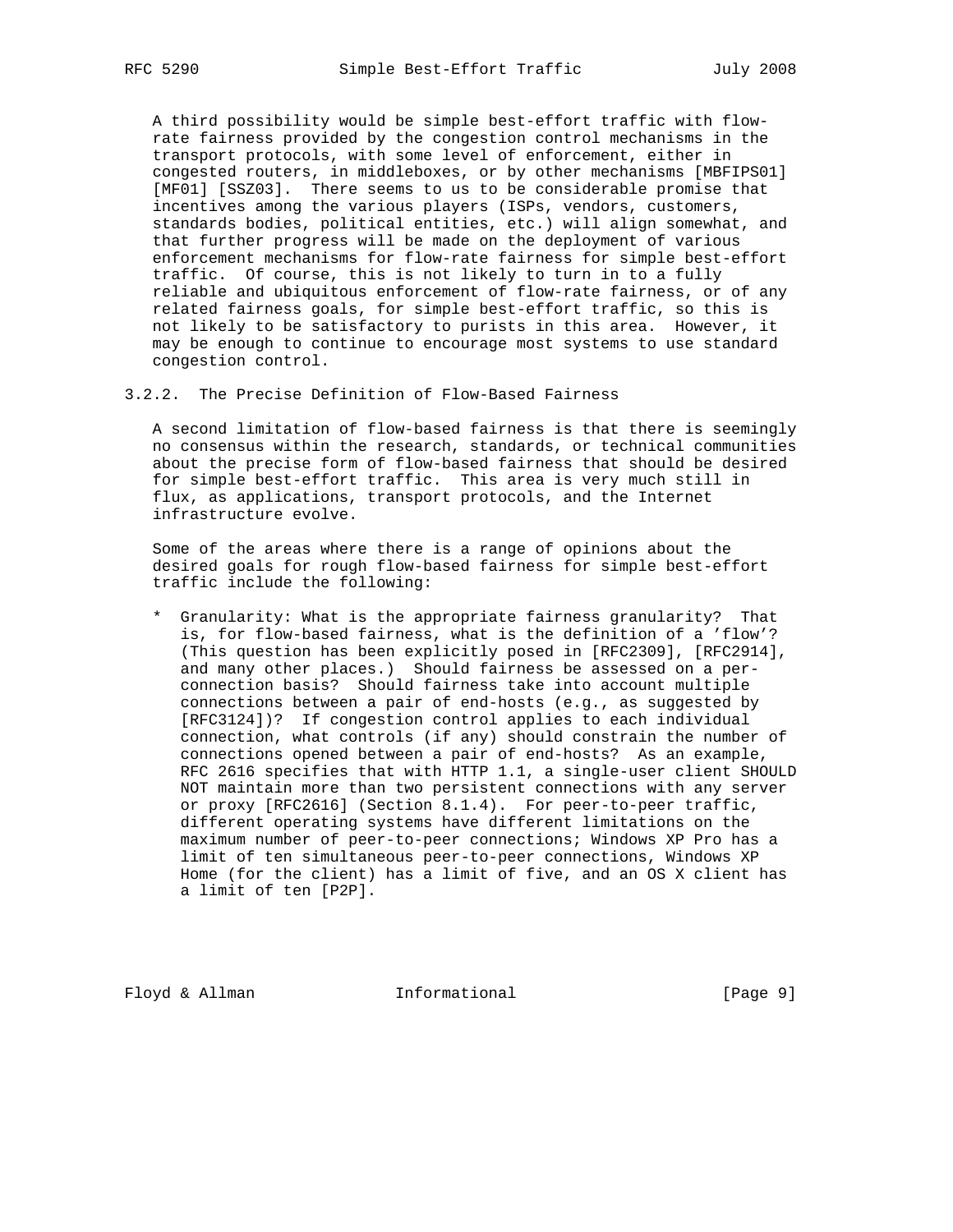- \* RTT fairness: What is the desired relationship between flow bandwidth and round-trip times, for simple best-effort traffic? As shown in Section 3.3 of [FJ92], it would be straightforward to modify TCP's congestion control algorithms so that flows with similar packet drop rates but different round-trip times would receive roughly the same throughput. This question is further studied in [HSMK98]. It remains an open question what would be the desired relationship between throughput and round-trip times for simple best-effort traffic, particularly for applications or transport protocols using some form of feedback-based congestion control.
- \* Multiple congested routers: What is the desired relationship between flow bandwidth and the number of congested routers along the path, for simple best-effort traffic? It is well established that for TCP traffic in particular, flows that traverse multiple congested routers receive a higher packet drop rate, and therefore lower throughput, than flows with the same round-trip time that traverse only one congested router [F91]. There is also a long standing debate between max-min fairness [HG86] and proportional fairness [KMT98], and no consensus within the research community on the desired fairness goals in this area.
- \* Bursty vs. smooth traffic: What is the desired relationship between flow bandwidth and the burstiness in the sending rate of the flow? Is it a goal for a bursty flow to receive the same average or maximum bandwidth as a flow with a smooth sending rate? How does the goal depend on the time scale of the burstiness of the flow [K96]? For instance, a flow that is bursty on time scales of less than a round-trip time has different dynamics than a flow that is bursty on a time scale of seconds or minutes.
- \* Packets or bytes: Should the rough fairness goals be in terms of packets per second or bytes per second [RFC3714]? And if the fairness goals are in terms of bytes per second, does this include the bandwidth used by packet headers (e.g., TCP and IP headers)?
- \* Different transport protocols: Should the transport protocol used (e.g., UDP, TCP, SCTP, DCCP) or the application affect the rough fairness goals for simple best-effort traffic?
- \* Unicast vs. multicast: What should the fairness goals be between unicast and multicast traffic [FD04] [ZOX05]?
- \* Precision of fairness: How precise should the fairness goals be? Is the precision that is possible from per-flow scheduling the right benchmark? Or, is a better touchstone the rough fairness over multiple round-trip times achieved by TCP flows over FIFO

Floyd & Allman Informational [Page 10]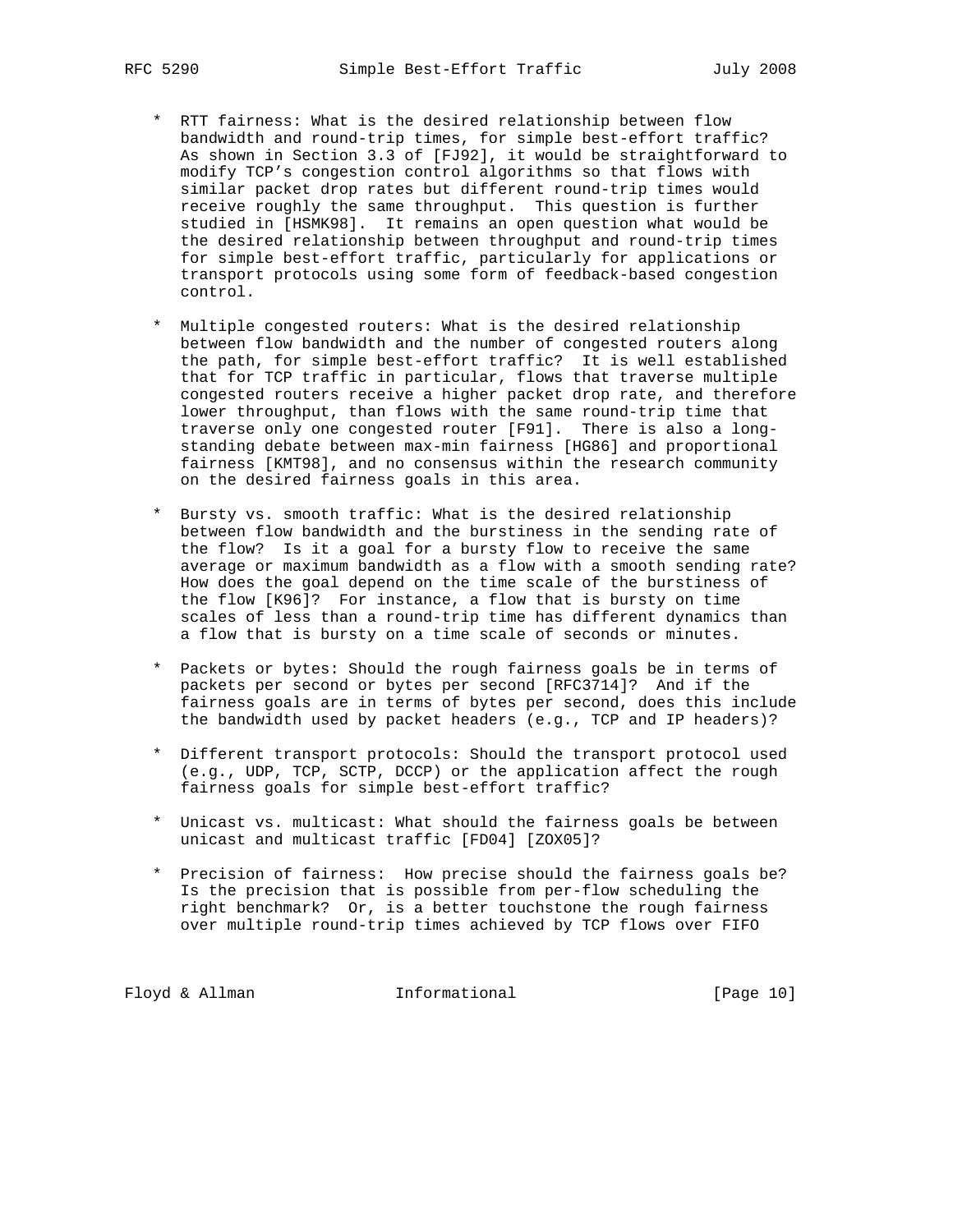scheduling? Or, is a goal of even more rough fairness of an order of magnitude or more between flows using different transport protocols right?

 There is a range of literature for each of these topics, and we have not attempted to cite it all above. Rough flow-based fairness for simple best-effort traffic could evolve with a range of possibilities for fairness in terms of round-trip times, the number of congested routers, packet size, or the number of receivers per flow. (Further discussion can be found in [RFC5166].)

Fairness over time:

 One issue raised in [B07] concerns how fairness should be integrated over time. For example, for simple best-effort traffic, should long flows receive less bandwidth in bits per second than short flows? For cost-based fairness or for QoS-based traffic, it seems perfectly viable for there to be some scenarios where the cost is a function of flow or session lifetime. It also seems viable for there to be some scenarios where the cost of QoS-enabled traffic is independent of flow or session lifetime (e.g., for a private Intranet that is measured only by the bandwidth of the access link, but where any traffic sent on that Intranet is guaranteed to receive a certain QoS).

 However, for simple best-effort traffic, the current form of rough fairness seems acceptable, with fairness that is independent of session length. That is, in the current Internet, a user who opens a single TCP connection for ten hours \*might\* receive the same average throughput in bits per second, during that TCP connection, as a user who opens a single TCP connection for ten minutes and then goes off-line. Similarly, a user who is online for ten hours each day \*might\* receive the same throughput in bits per second, and pay roughly the same cost, as a user who is online for ten minutes each day. That seems acceptable to us. Other pricing mechanisms between users and ISPs seem acceptable also. The current Internet includes a wide range of pricing mechanisms between users and ISPs for best-effort traffic.

4. On the Difficulties of Incremental Deployment

 One of the advantages of simple best-effort service is that it is currently operational in the Internet, along with the rough flow-rate fairness that results from the dominance of TCP's congestion control.

Floyd & Allman **Informational** [Page 11]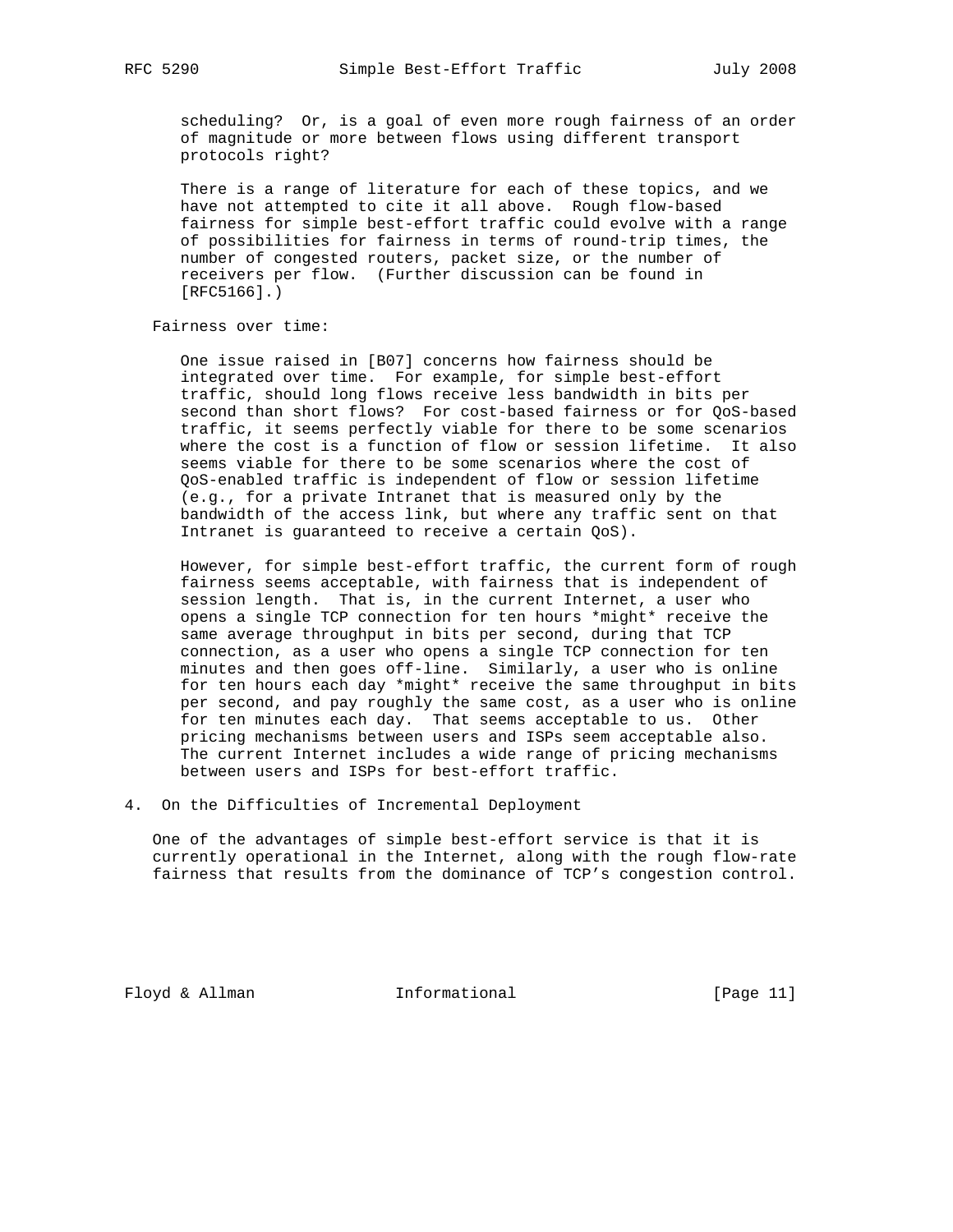While additional classes of service would clearly be of use in the Internet, the deployment difficulties of such mechanisms have been non-trivial [B03]. The problems of deploying interlocking changes to the infrastructure do not necessarily have an easy fix as they stem in part from the underlying architecture of the Internet. As explained in RFC 1958 titled "Architectural Principles of the Internet": "Fortunately, nobody owns the Internet, there is no centralized control, and nobody can turn it off" [RFC1958]. Some of the difficulties of making changes in the Internet infrastructure, including the difficulties imposed by the political and economic context, have been discussed elsewhere (e.g., [CMB07]). The difficulty of making changes to the Internet infrastructure is in contrast to the comparative ease in making changes in Internet applications.

 The difficulties of deployment for end-to-end intserv or diffserv mechanisms are well-known, having in part to do with the difficulties of deploying the required economic infrastructure [B03]. It seems likely that cost-based schemes based on re-ECN could also have a difficult deployment path, involving the deployment of ECN-marking at routers, policers at both ends of a connection, and a change in pairwise economic relationships to include a congestion metric [B07]. Some infrastructure deployment problems are sufficiently difficult that they have their own working groups in the IETF [MBONED].

- 5. Related Work
- 5.1. From the IETF

 This section discusses IETF documents relating to simple best-effort service and flow-rate fairness.

 RFC 896 on congestion control: Nagle's RFC 896 titled "Congestion Control in IP/TCP", from 1984, raises the issue of congestion collapse, and says that "improved handling of congestion is now mandatory" [RFC896]. RFC 896 was written in the context of a heavily loaded network, the only private TCP/IP long-haul network in existence at the time (that of Ford Motor Company, in 1984). In addition to introducing the Nagle algorithm for minimizing the transmission of small packets in TCP, RFC 896 considers the effectiveness of ICMP Source Quench for congestion control, and comments that future gateways should be capable of defending themselves against obnoxious or malicious hosts. However, RFC 896 does not raise the question of fairness between competing users or flows.

Floyd & Allman Informational [Page 12]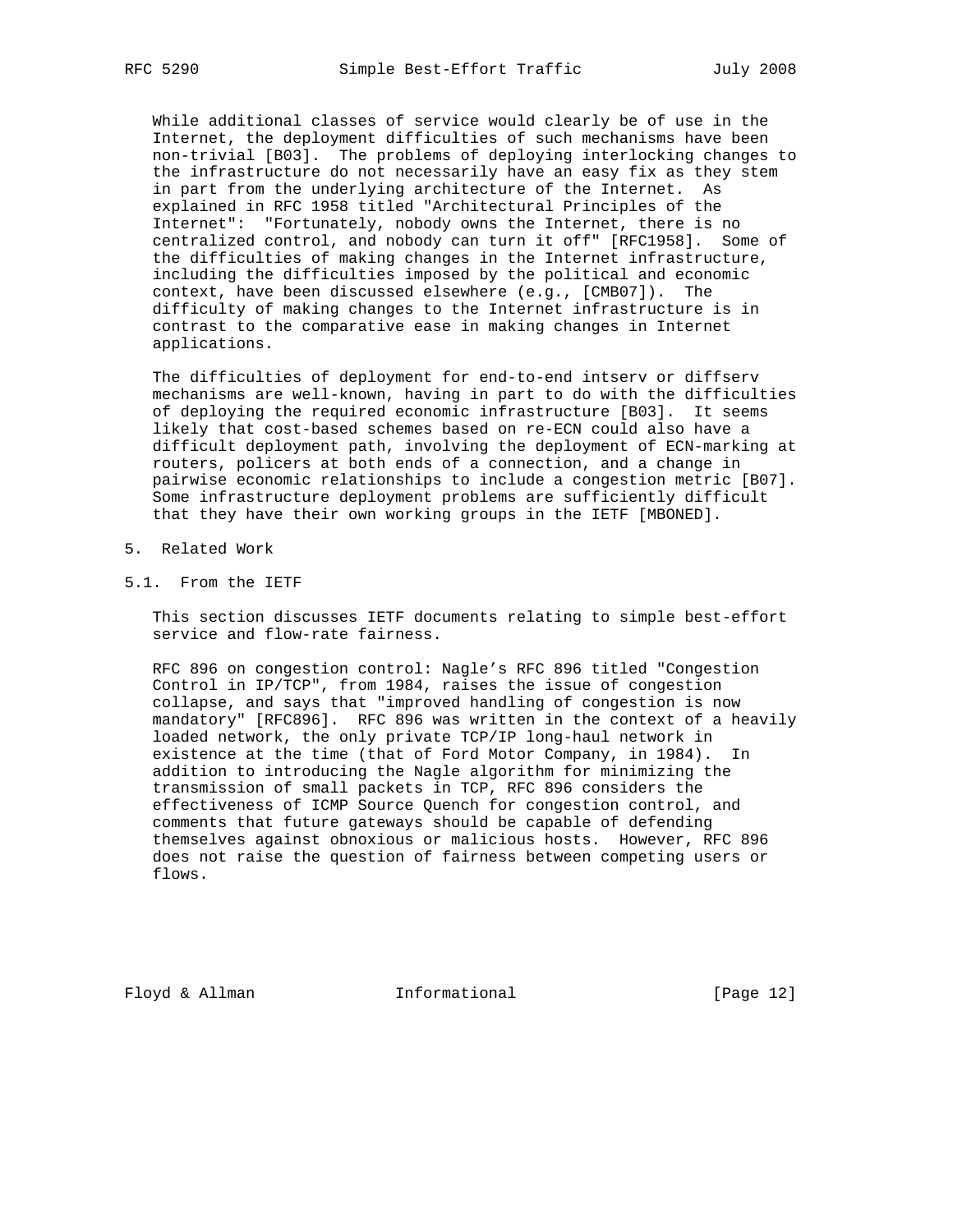RFC 2309 on unresponsive flows: RFC 2309, an Informational document from the End-to-End Research Group titled "Recommendations on Queue Management and Congestion Avoidance in the Internet" from 2000, contains the following recommendation: "It is urgent to begin or continue research, engineering, and measurement efforts contributing to the design of mechanisms to deal with flows that are unresponsive to congestion notification or are responsive but more aggressive than TCP" [RFC2309].

 RFC 2616 on opening multiple connections: RFC 2616, the standards track document for HTTP/1.1, specifies that "clients that use persistent connections SHOULD limit the number of simultaneous connections that they maintain to a given server" (Section 8.1.4 of [RFC2616]).

 RFC 2914 on congestion control principles: RFC 2914, a Best Current Practice document, from 2000 titled "Congestion Control Principles", discusses the issues of preventing congestion collapse, maintaining some form of fairness for best-effort traffic, and optimizing a flow's performance in terms of throughput, delay, and loss for the flow in question. In the discussion of fairness, RFC 2914 outlines policy issues concerning the appropriate granularity of a "flow", and acknowledges that end nodes can easily open multiple concurrent flows to the same destination. RFC 2914 also discusses open issues concerning fairness between reliable unicast, unreliable unicast, reliable multicast, and unreliable multicast transport protocols.

 RFC 3714 on the amorphous problem of fairness: Section 3.3 of RFC 3714, an Informational document from the IAB (Internet Architecture Board) discussing congestion control for best-effort voice traffic, has a discussion of "the amorphous problem of fairness", discussing complicating issues of packet sizes, round-trip times, application level functionality, and the like [RFC3714].

 RFCs on QoS: There is a long history in the IETF of the development of QoS mechanisms for integrated and differentiated services [RFC2212, RFC2475]. These include lower effort per-domain behaviors that could be used to protect best-effort traffic from lower-priority traffic [RFC3662].

### 5.2. From Elsewhere

 This section briefly mentions some of the many papers in the literature on best-effort traffic or on fairness for competing flows or users. [B07] also has a section on some of the literature regarding fairness in the Internet.

Floyd & Allman Informational [Page 13]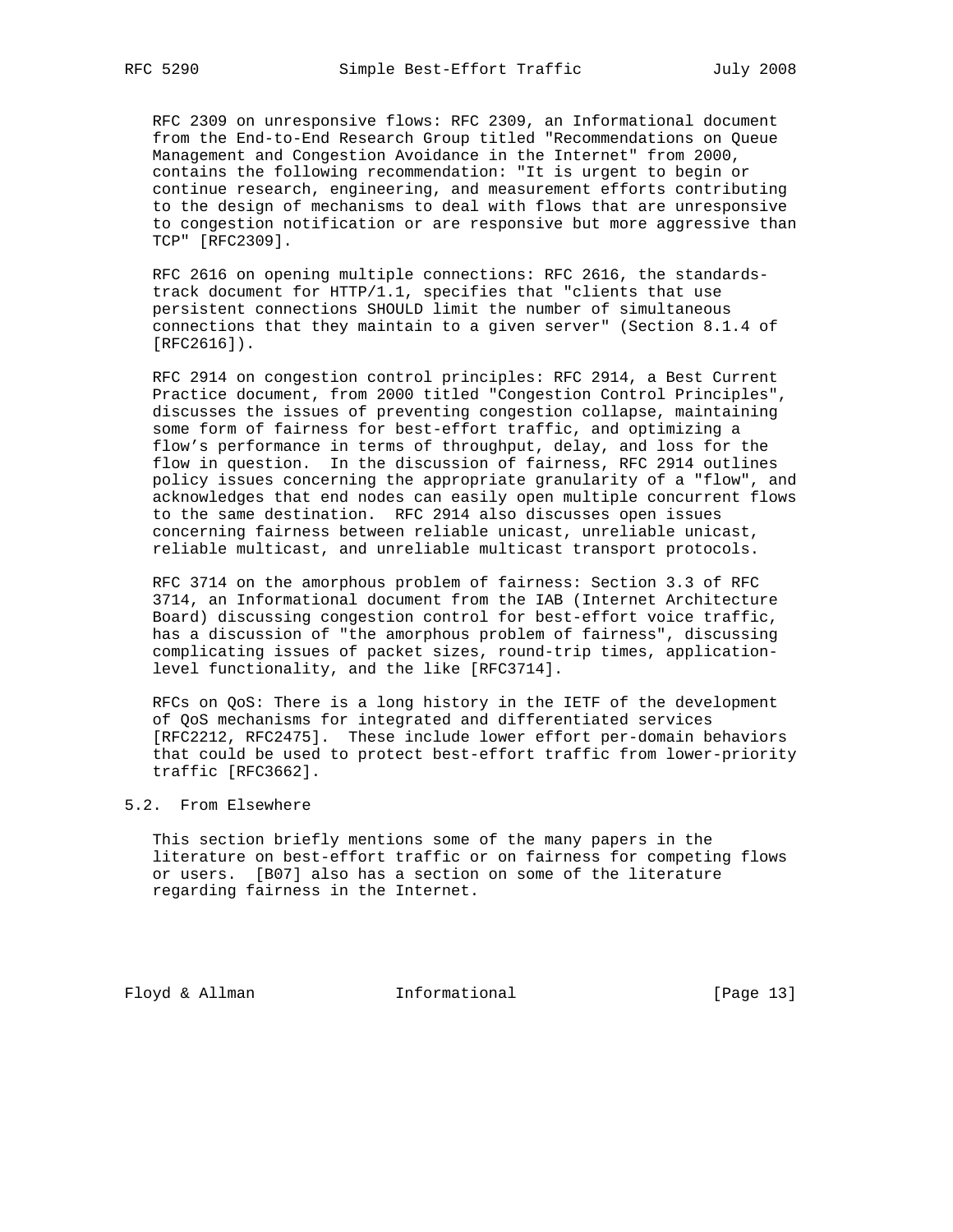Fairness with AIMD: Fairness with AIMD (Additive Increase Multiplicative Decrease) congestion control was studied by Chiu and Jain in 1987, where fairness is maximized when each user or flow gets equal allocations of the bottleneck bandwidth [CJ89]. Van Jacobson's 1988 paper titled "Congestion Avoidance and Control" defined TCP's AIMD-based congestion control mechanisms [J88].

 Fair Queueing: The 1989 paper on Fair Queueing by Demers et al. promoted Fair Queueing scheduling at routers as providing fair allocation of bandwidth, lower delay for low-bandwidth traffic, and protection from ill-behaved sources [DKS89].

 Congestion-based pricing: One of the early papers on congestion-based pricing in networks is the 1993 paper titled "Pricing the Internet" by MacKie-Mason and Varian [MV93]. This paper proposed a "Smart Market" to price congestion in real time, with a per-packet charge reflecting marginal congestion costs. Frank Kelly's web page at [Proportional] has citations to papers on proportional fairness, including [K97] titled "Charging and Rate Control for Elastic Traffic".

 Other papers on pricing in computer networks include [SCEH96], which is in part a critique of some of the pricing proposals in the literature at the time. [SCEH96] argues that usage charges must remain at significant levels even if congestion is extremely low.

6. Security Considerations

 This document does not propose any new mechanisms for the Internet, and so does not require any security considerations.

7. Conclusions

 This document represents the views of the two authors on the role of simple best-effort traffic in the Internet.

8. Acknowledgements

 We thank Ran Atkinson, Roland Bless, Bob Briscoe, Mitchell Erblich, Ted Faber, Frank Kelly, Tim Shephard, and members of the Transport Area Working Group for feedback on this document.

- 9. Informative References
	- [B00] J.-Y. Le Boudec, Rate adaptation, Congestion Control and Fairness: A Tutorial, 2000. URL "http://citeseer.ist.psu.edu/boudec00rate.html" or "http://ica1www.epfl.ch/PS\_files/LEB3132.pdf".

Floyd & Allman **Informational** [Page 14]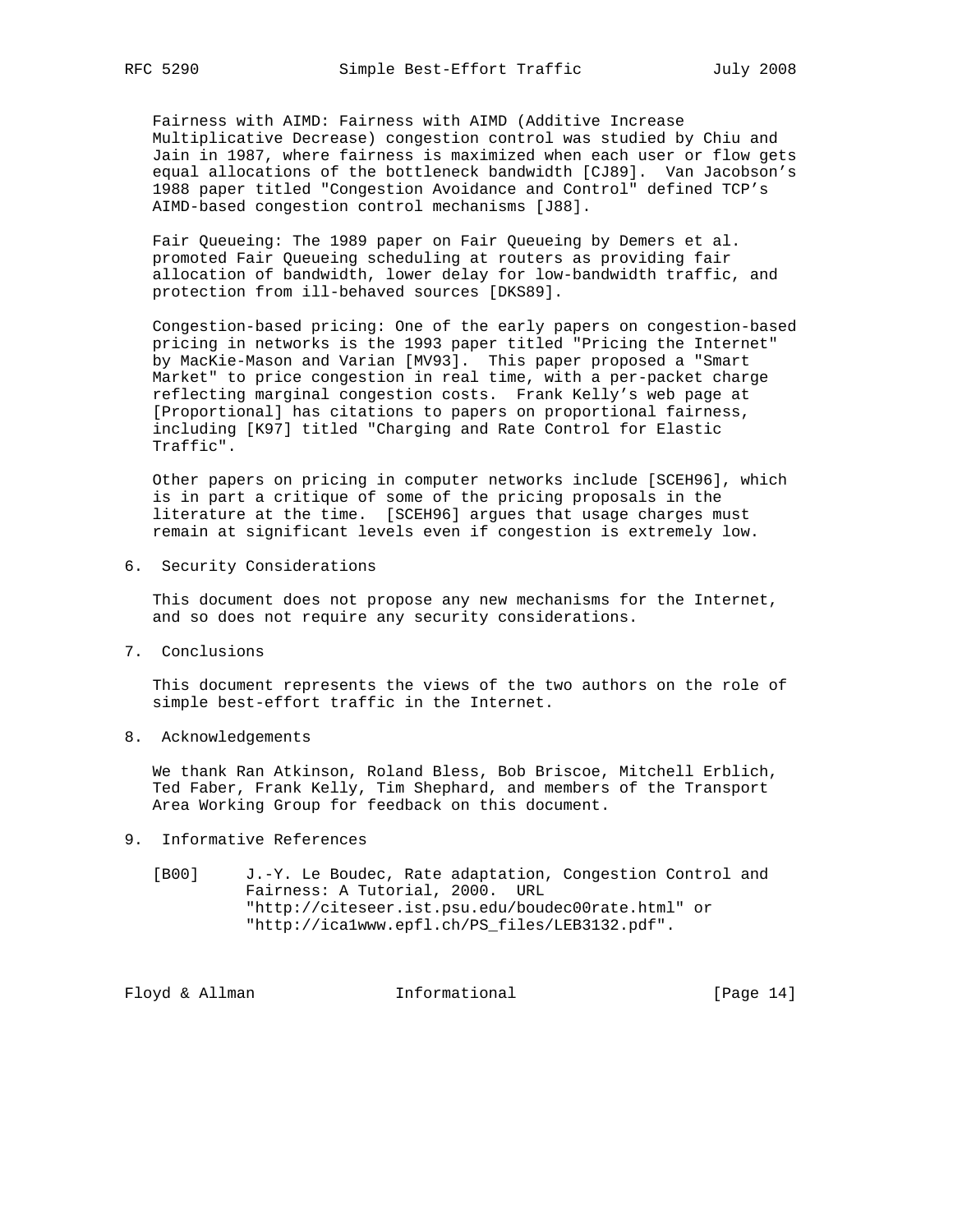- [B03] G. Bell, Failure to Thrive: QoS and the Culture of Operational Networking, Proceedings of the ACM SIGCOMM Workshop on Revisiting IP QoS: What Have We Learned, Why Do We Care?, pp. 115-120, 2003, URL "http://doi.acm.org/10.1145/944592.944595".
- [B07] B. Briscoe, Flow Rate Fairness: Dismantling a Religion, ACM SIGCOMM Computer Communication Review, V.37 N.2, April 2007.
- [B07a] B. Briscoe, "Flow Rate Fairness: Dismantling a Religion", Work in Progress, July 2007.
- [CJ89] Chiu, D.-M., and Jain, R., Analysis of the Increase and Decrease Algorithms for Congestion Avoidance in Computer Networks, Computer Networks and ISDN Systems, V. 17, pp. 1-14, 1989. [The DEC Technical Report DEC-TR-509 was in 1987.]
- [CMB07] kc claffy, Sascha D. Meinrath, and Scott O. Bradner, The (un)Economic Internet?, IEEE Internet Computing, vol. 11, no. 3, pp. 53--58, May 2007. URL "http://www.caida.org/publications/papers/2007/ieeecon/".
- [C47] Churchill, W., speech, House of Commons, November 11, 1947. URL "http://www.askoxford.com/quotations/827?view=uk".
- [DKS89] A. Demers, S. Keshav, and S. Shenker, Analysis and Simulation of a Fair Queueing Algorithm, SIGCOMM, 1989.
- [F91] Floyd, S., Connections with Multiple Congested Gateways in Packet-Switched Networks Part 1: One-way Traffic, Computer Communication Review, Vol.21, No.5, October 1991.
- [FD04] F. Filali and W. Dabbous, Fair Bandwidth Sharing between Unicast and Multicast Flows in Best-Effort Networks, Computer Communications, V.27 N.4, pp. 330-344, March 2004.
- [FHPW00] Floyd, S., Handley, M., Padhye, J., and Widmer, J, Equation-Based Congestion Control for Unicast Applications, SIGCOMM, August 2000.
- [FJ92] On Traffic Phase Effects in Packet-Switched Gateways, Floyd, S. and Jacobson, V., Internetworking: Research and Experience, V.3 N.3, September 1992.

Floyd & Allman **Informational** [Page 15]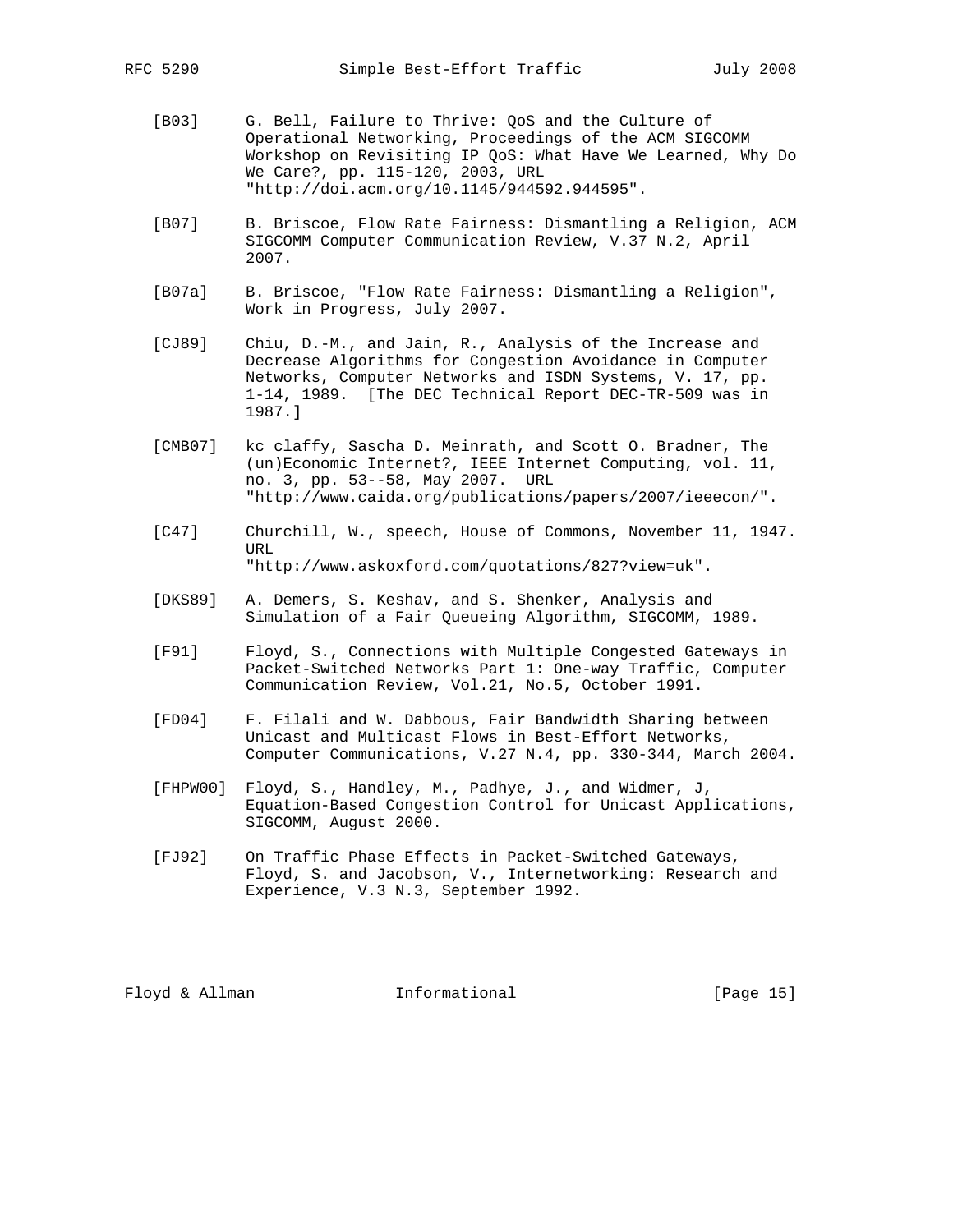- [HG86] E. Hahne and R. Gallager, Round Robin Scheduling for Fair Flow Control in Data Communications Networks, IEEE International Conference on Communications, June 1986.
- [HSMK98] Henderson, T.R., E. Sahouria, S. McCanne, and R.H. Katz, On Improving the Fairness of TCP Congestion Avoidance, Globecom, November 1998.
- [Internet2020]

 Internet Society, An Internet 2020 Initiative: The Internet is (still) for Everyone, 2007. URL "http:// www.isoc.org/orgs/ac/cms/uploads/docs/2020\_vision.pdf".

- [J88] V. Jacobson, Congestion Avoidance and Control, SIGCOMM '88, August 1988.
- [K96] F. Kelly, Charging and Accounting for Bursty Connections, In L. W. McKnight and J. P. Bailey, editors, Internet Economics. MIT Press, 1997.
- [K97] F. Kelly, Charging and Rate Control for Elastic Traffic, European Transactions on Telecommunications, 8:33--37, 1997.
- [KMT98] F. Kelly, A. Maulloo and D. Tan, Rate Control in Communication Networks: Shadow Prices, Proportional Fairness and Stability. Journal of the Operational Research Society 49, pp. 237-252, 1998. URL "http://citeseer.ist.psu.edu/kelly98rate.html".
	- [LLSZ96] C. Lefelhocz, B. Lyles, S. Shenker, and L. Zhang, Congestion Control for Best-effort Service: Why We Need a New Paradigm, IEEE Network, vol. 10, pp. 10-19, Jan. 1996.
	- [MAF05] A. Medina, M. Allman, and S. Floyd, Measuring the Evolution of Transport Protocols in the Internet, Computer Communications Review, April 2005.

[MBFIPS01]

 R. Manajan, S. Bellovin, S. Floyd, J. Ioannidis, V. Paxson, and S. Shenker, Controlling High Bandwidth Aggregates in the Network, Computer Communications Review, V.32 N.3, July 2002.

 [MBONED] MBONE Deployment Working Group, URL "http://www.ietf.org/html.charters/mboned-charter.html".

Floyd & Allman **Informational** [Page 16]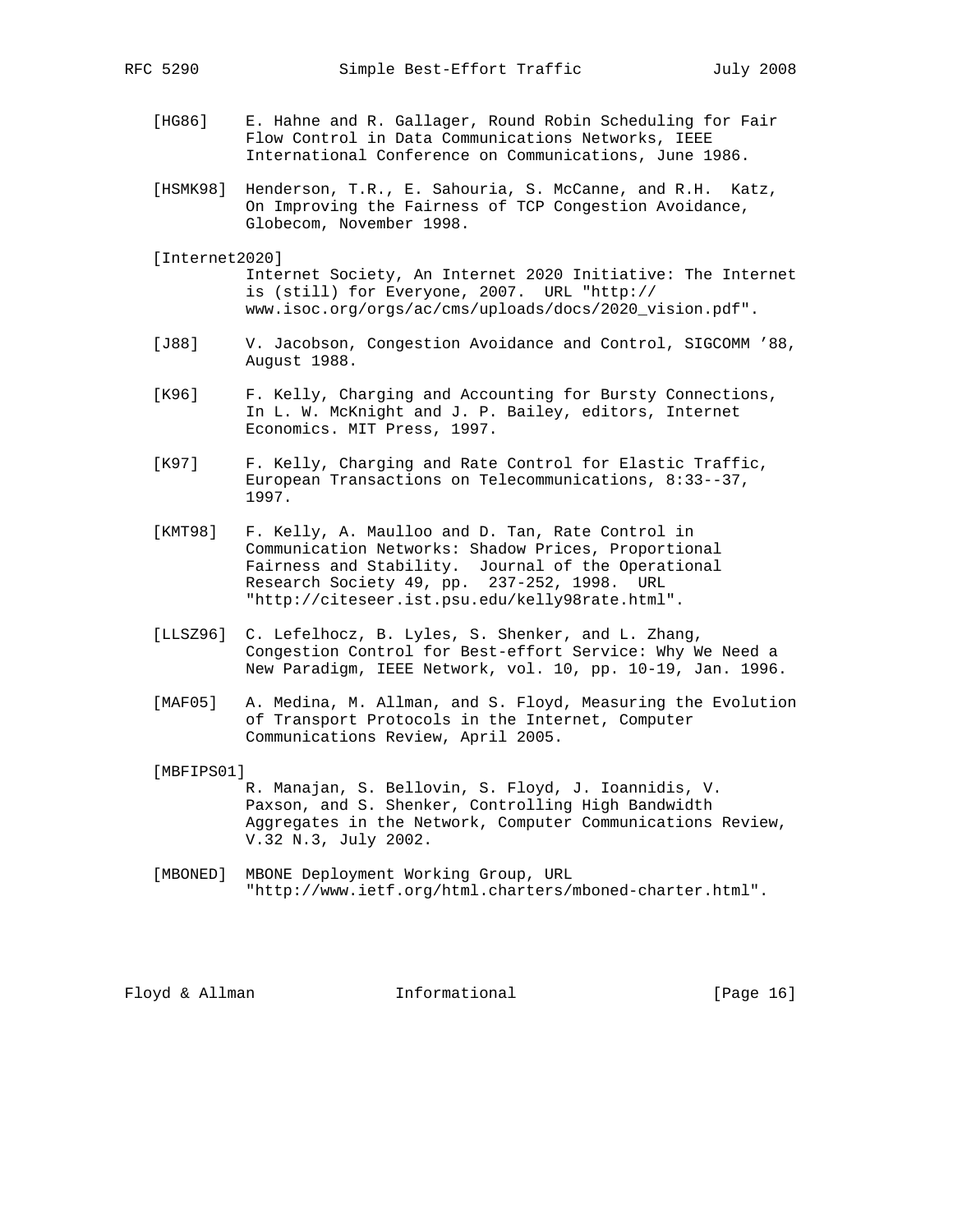- [MF01] Mahajan, R., and Floyd, S., Controlling High-Bandwidth Flows at the Congested Router, ICNP 2001, November 2001.
- [MV93] J. K. MacKie-Mason and H. Varian, Pricing the Internet, in the conference on Public Access to the Internet, JFK School of Government, May 1993.

[NetNeutral]

 Network Neutrality, Wikipedia. URL "http://en.wikipedia.org/wiki/Net\_neutrality".

- [P2P] "Maximum Number of Peer-to-Peer Connections", MAC OS X Hints web site, February 2007, URL "http://forums.macosxhints.com/showthread.php?t=67237".
- [Proportional] Kelly, F., papers on Proportional Fairness. URL "http://www.statslab.cam.ac.uk/˜frank/pf/".
- [R04] J. Roberts, Internet Traffic, QoS, and Pricing, Proceedings of the IEEE, V.92 N.9, September 2004.
- [RFC896] Nagle, J., "Congestion control in IP/TCP internetworks", RFC 896, January 1984.
- [RFC1958] Carpenter, B., Ed., "Architectural Principles of the Internet", RFC 1958, June 1996.
	- [RFC2212] Shenker, S., Partridge, C., and R. Guerin, "Specification of Guaranteed Quality of Service", RFC 2212, September 1997.
	- [RFC2309] Braden, B., Clark, D., Crowcroft, J., Davie, B., Deering, S., Estrin, D., Floyd, S., Jacobson, V., Minshall, G., Partridge, C., Peterson, L., Ramakrishnan, K., Shenker, S., Wroclawski, J., and L. Zhang, "Recommendations on Queue Management and Congestion Avoidance in the Internet", RFC 2309, April 1998.
	- [RFC2475] Blake, S., Black, D., Carlson, M., Davies, E., Wang, Z., and W. Weiss, "An Architecture for Differentiated Service", RFC 2475, December 1998.
	- [RFC2616] Fielding, R., Gettys, J., Mogul, J., Frystyk, H., Masinter, L., Leach, P., and T. Berners-Lee, "Hypertext Transfer Protocol -- HTTP/1.1", RFC 2616, June 1999.

Floyd & Allman **Informational** [Page 17]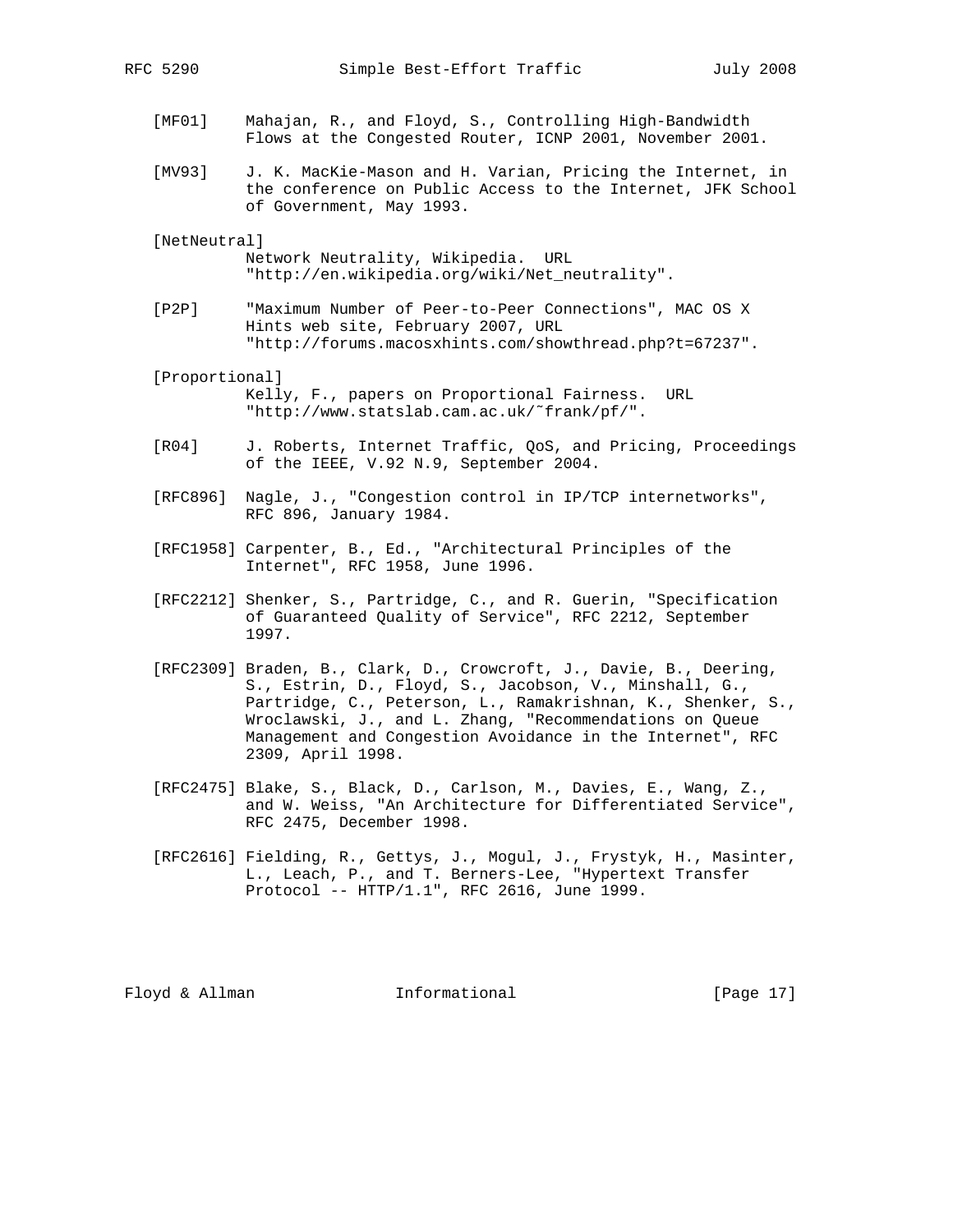- [RFC2914] Floyd, S., "Congestion Control Principles", BCP 41, RFC 2914, September 2000.
- [RFC2990] Huston, G., "Next Steps for the IP QoS Architecture", RFC 2990, November 2000.
- [RFC3124] Balakrishnan, H. and S. Seshan, "The Congestion Manager", RFC 3124, June 2001.
- [RFC3662] Bless, R., K. Nichols, and K. Wehrle, "A Lower Effort Per- Domain Behavior (PDB) for Differentiated Services", RFC 3662, December 2003.
- [RFC3714] Floyd, S., Ed., and J. Kempf, Ed., "IAB Concerns Regarding Congestion Control for Voice Traffic in the Internet", RFC 3714, March 2004.
- [RFC5166] Floyd, S., Ed., "Metrics for the Evaluation of Congestion Control Mechanisms", RFC 5166, March 2008.
- [SCEH96] Shenker, D. D. Clark, D. Estrin, and S. Herzog, Pricing in Computer Networks: Reshaping the Research Agenda, ACM Computer Communication Review, vol. 26, April 1996.
- [SSZ03] I. Stoica, S. Shenker, and H. Zhang, Core-Stateless Fair Queueing: a Scalable Architecture to Approximate Fair Bandwidth Allocations in High-speed Networks, IEEE/ACM Transactions on Networking 11(1): 33-46, 2003.
- [ZOX05] Zhang, T., P. Osterberg, and Youzhi Xu, Multicast favorable Max-Min Fairness - a General Definition of Multicast Fairness, Distributed Frameworks for Multimedia Applications, February 2005.

Floyd & Allman Informational [Page 18]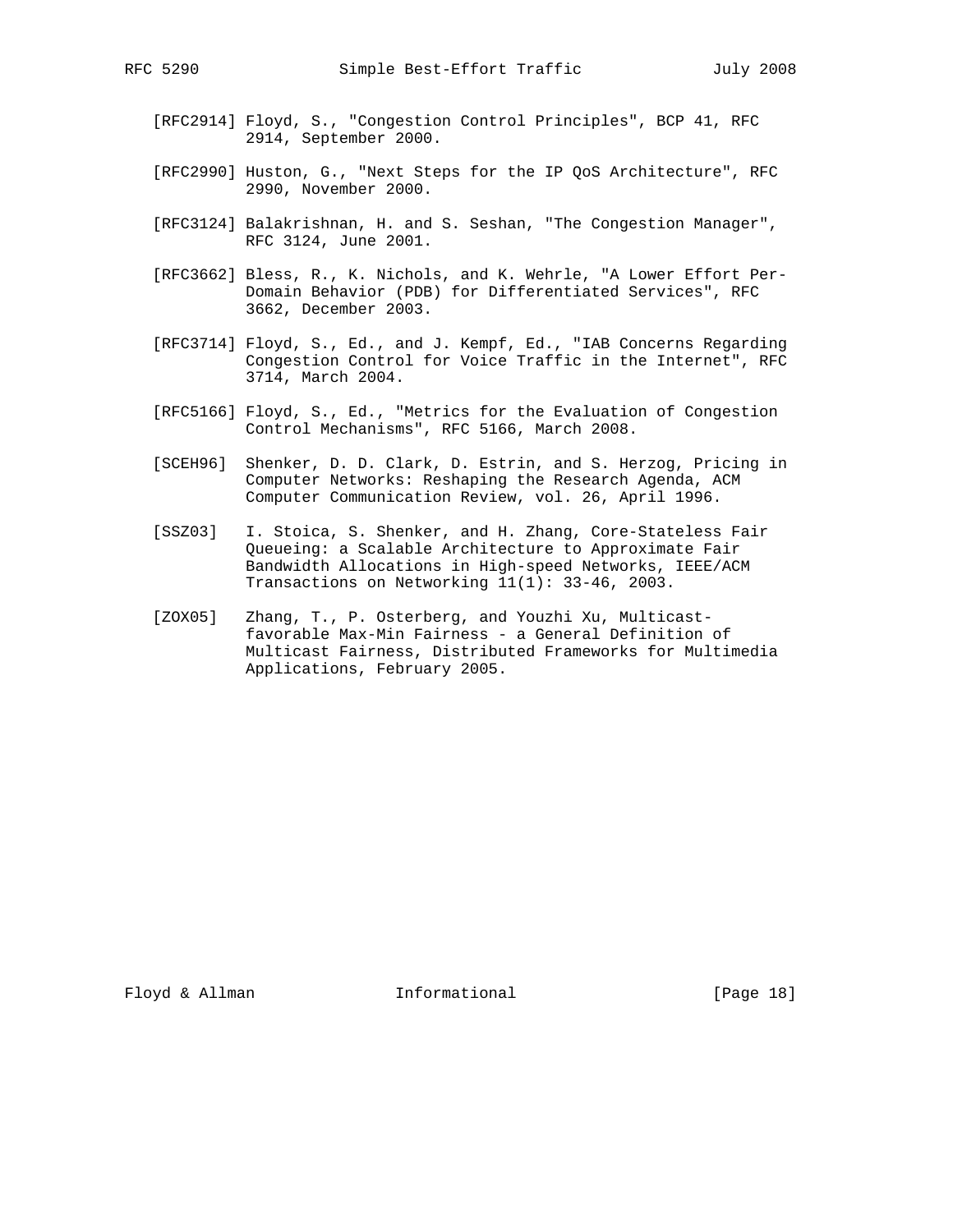Authors' Addresses

 Sally Floyd ICSI Center for Internet Research 1947 Center Street, Suite 600 Berkeley, CA 94704 USA EMail: floyd@icir.org URL: http:/www.icir.org/floyd/

 Mark Allman International Computer Science Institute 1947 Center Street, Suite 600 Berkeley, CA 94704-1198 Phone: (440) 235-1792 EMail: mallman@icir.org URL: http://www.icir.org/mallman/